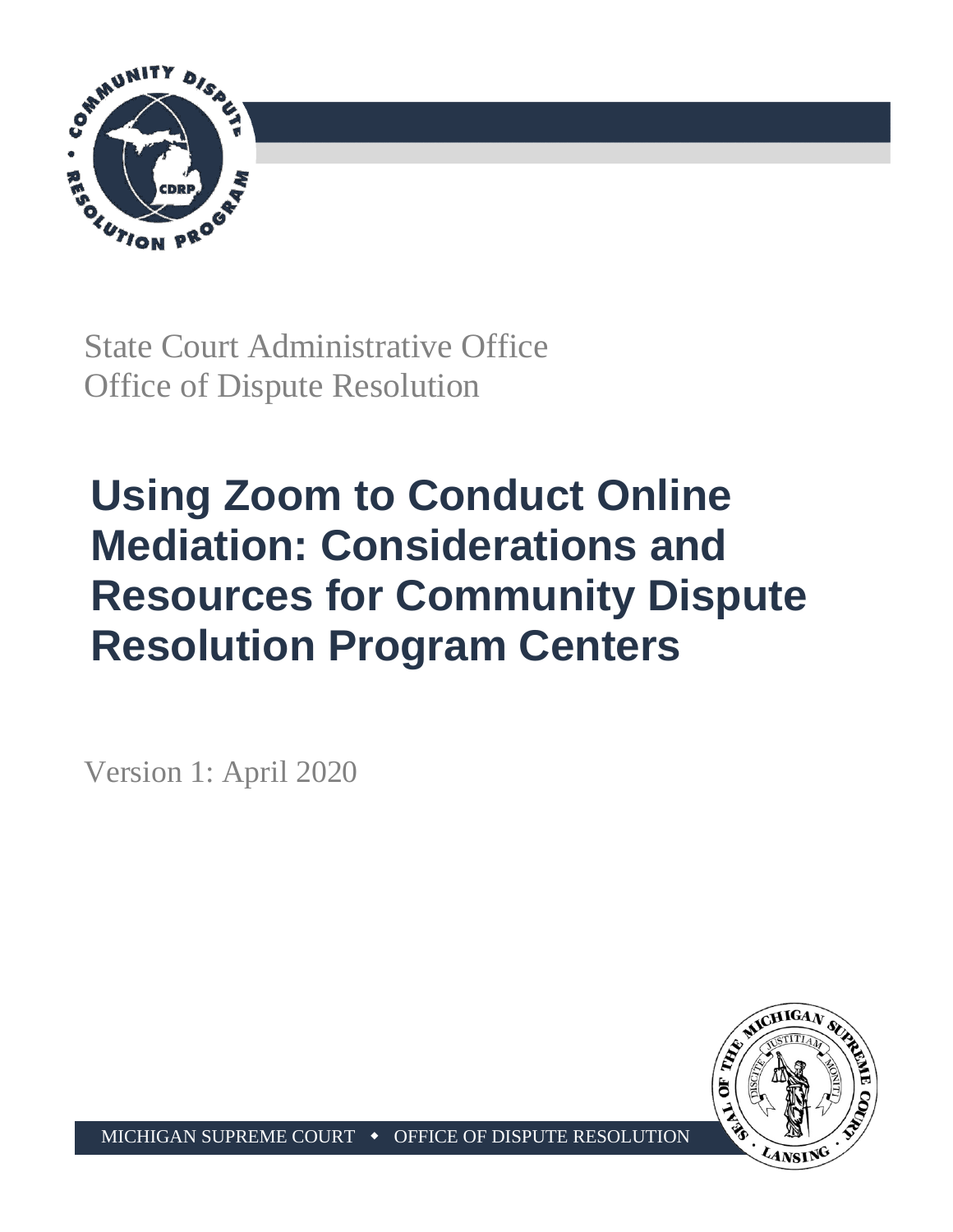## <span id="page-1-0"></span>**Jump to Section**

| INTRODUCTION TO ONLINE MEDIATION --------------------------------1 |  |
|--------------------------------------------------------------------|--|
|                                                                    |  |
| SAMPLE ONLINE MEDIATION CHECKLIST -------------------------------3 |  |
|                                                                    |  |
|                                                                    |  |
|                                                                    |  |
|                                                                    |  |
|                                                                    |  |
|                                                                    |  |
|                                                                    |  |
|                                                                    |  |
|                                                                    |  |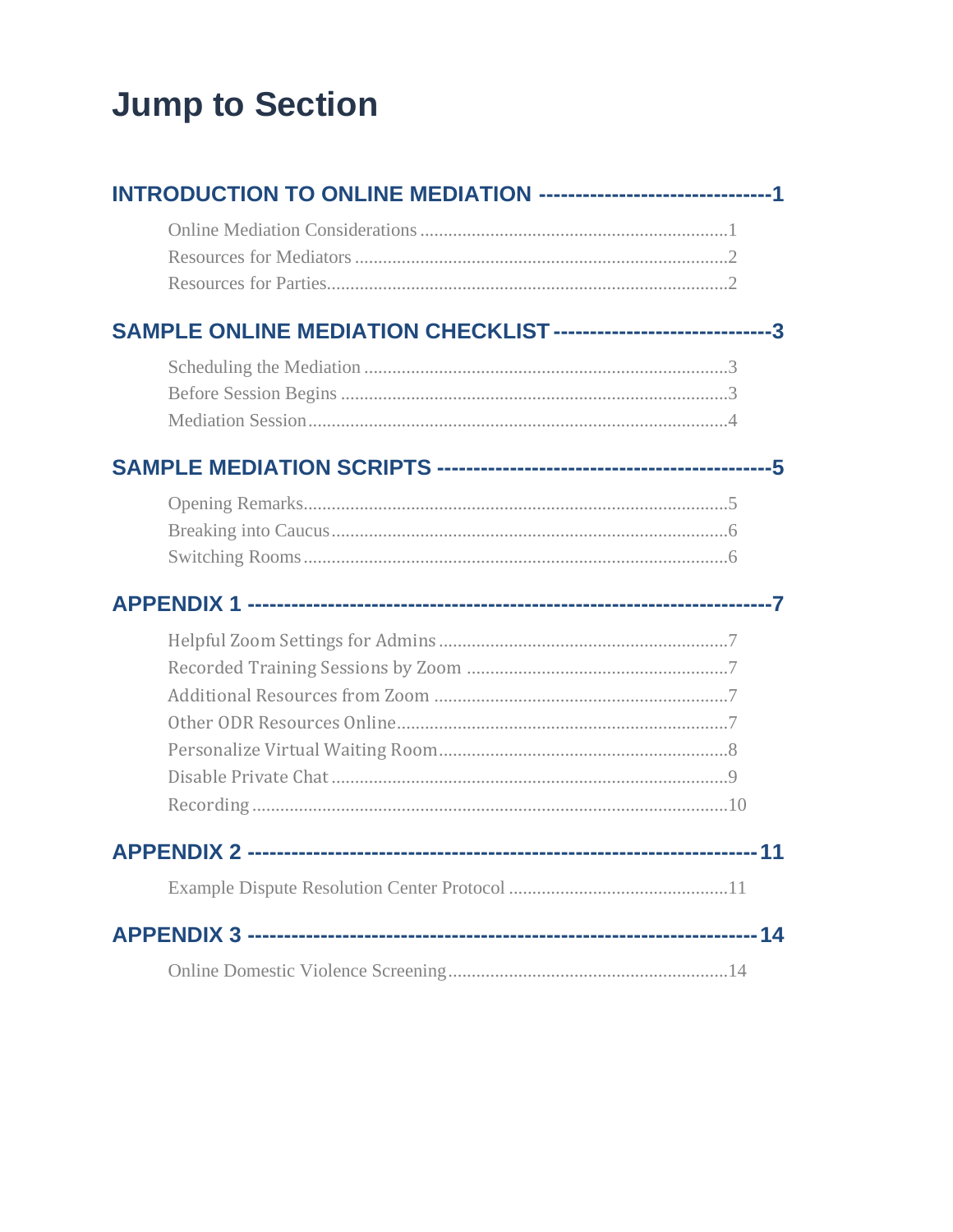**[Jump](#page-1-0)** 

<span id="page-2-0"></span>This document will be revised from time to time, and we encourage mediators to share their recommendations for improving it. Please send any recommendations for inclusion to [cdrp@courts.mi.gov.](mailto:cdrp@courts.mi.gov?subject=Comment%20on%20Zoom%20Online%20Mediation%20Considerations)

## <span id="page-2-1"></span>Online Mediation Considerations

Many things remain the same whether mediating in person, over the phone, or using a video conferencing system, but there are differences. Here is a quick overview of some of the main differences.

| What is different?                                            | What could it impact?                                                                                                                                                              | What you can do?                                                                                                                                                                                                                                                                                                                                                                                                                                |
|---------------------------------------------------------------|------------------------------------------------------------------------------------------------------------------------------------------------------------------------------------|-------------------------------------------------------------------------------------------------------------------------------------------------------------------------------------------------------------------------------------------------------------------------------------------------------------------------------------------------------------------------------------------------------------------------------------------------|
| Less control over<br>physical environment.                    | Mediator's ability to control and direct<br>conversation.                                                                                                                          | Mediators should be comfortable muting,<br>unmuting, and moving parties and themselves<br>between private rooms and the main session.                                                                                                                                                                                                                                                                                                           |
| No control over<br>participant's                              | Confidentiality & Eavesdroppers.                                                                                                                                                   | Communicate privacy and confidentiality<br>expectations in scheduling invite and again at the<br>beginning of the session.                                                                                                                                                                                                                                                                                                                      |
| environment.                                                  | Emergency response protocol.                                                                                                                                                       | Determine course of action if a mediator observes<br>a remote party having an emergency.                                                                                                                                                                                                                                                                                                                                                        |
| Reliance on technology                                        | Balancing the Table: Parties may<br>have disparate access to technology<br>(audio only vs video), or levels of<br>comfort with it.                                                 | All parties should agree to the same medium for<br>the mediation.                                                                                                                                                                                                                                                                                                                                                                               |
| to communicate.                                               | Computer, network or phone issues<br>could disconnect a party or prevent<br>one from joining, lag issues can make<br>it hard to understand each other.                             | Provide a contingency plan with alternate<br>methods of contact in meeting invite; explain<br>virtual waiting room and agree to a window of time<br>to wait for parties to join.                                                                                                                                                                                                                                                                |
| Creating, transmitting<br>and signing agreements<br>remotely. | Volunteer mediators may not have<br>typical office software at home<br>(Microsoft Word, Adobe Acrobat DC)<br>Parties' perception of their<br>involvement in writing the agreement. | Free options are available such as Google Docs,<br>or if staff have an Office365 account, word<br>documents can be uploaded and then shared and<br>edited online via an e-mailed link.<br>If using video, share the agreement on screen.<br>Ask parties how they would like to sign.<br>Mediator can e-mail the document to staff to<br>convert to PDF and distribute for signature using<br>an electronic service or facilitating other means. |
| <b>Tracking and Reporting</b>                                 | Out of sight – out of mind; mediations<br>not logged in case management<br>software.                                                                                               | Zoom reports will allow you to see limited<br>information about past meetings including the<br>topic name, participants and length of session.<br>Consider including a reference number in the<br>Zoom meeting topic for use reconciling the Zoom<br>report with case tracking systems.                                                                                                                                                         |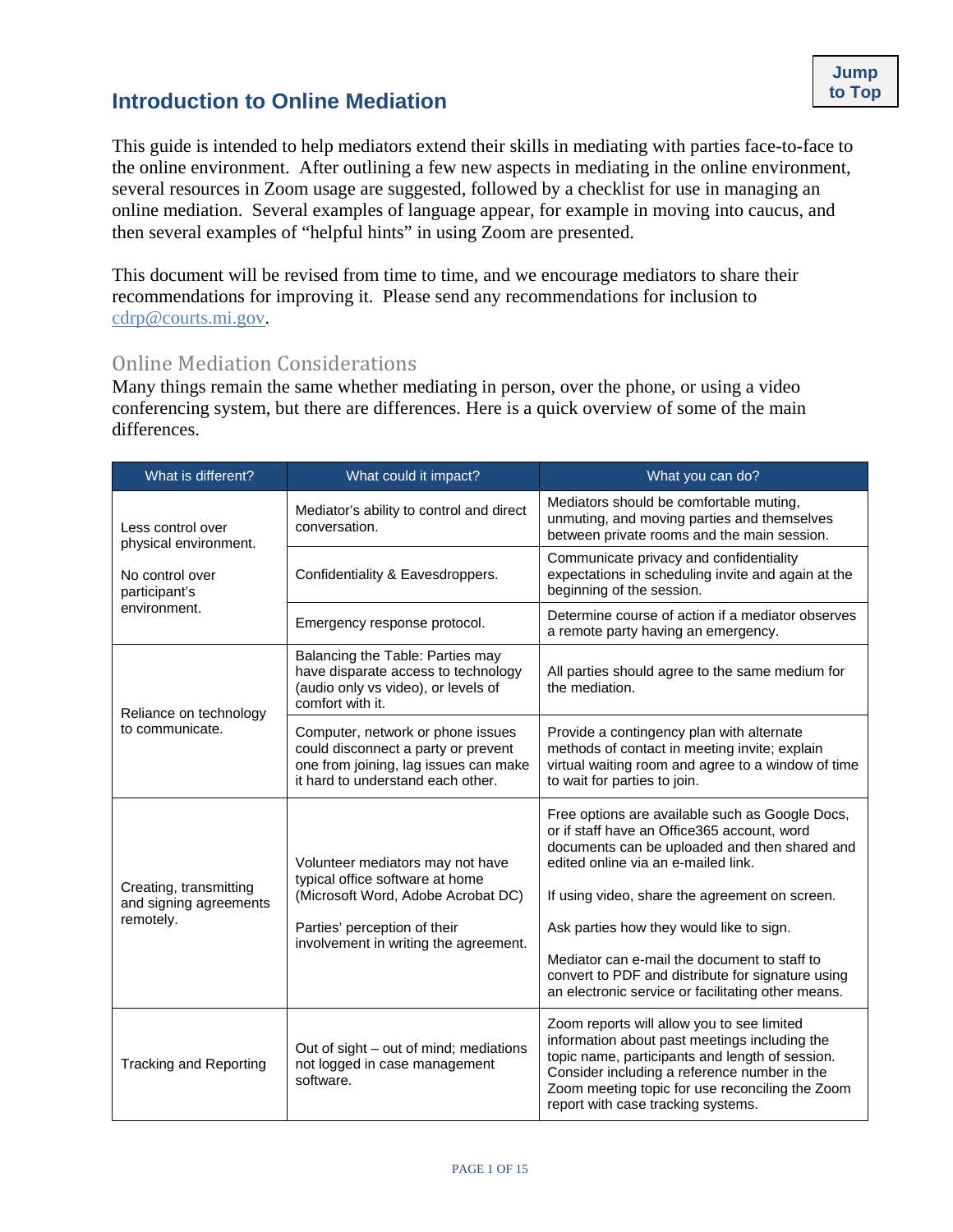#### <span id="page-3-0"></span>[Sample Online Mediation Checklist](#page-5-0)

[Sample Mediation Scripts](#page-5-1)

*Zoom 1-Minute Introductory Videos*

[Meeting Controls](https://support.zoom.us/hc/en-us/articles/201362603-What-Are-the-Host-Controls-)

[Breakout Rooms](https://support.zoom.us/hc/en-us/articles/206476093-Getting-Started-with-Video-Breakout-Rooms)

#### *Example Online Mediation Videos*

#### [What Online Mediation Looks Like](https://youtu.be/_2KbnUs546E)

48-min video recording of an online mediation simulation of a family case. The mediator was in England, connected with a Mac. The parties were in the USA, connected with a PC and an Android smartphone.

#### [ARS Mock Mediation](https://www.youtube.com/watch?v=FxNn7ZV7Irc&feature=youtu.be)

Video recording of an online mediation simulation where parties are each represented.

#### *Other Articles and Resources*

[Tips for Online Mediation in the Age of Social Distancing](https://www.law360.com/commercialcontracts/articles/1256112/tips-for-online-mediation-in-the-age-of-social-distancing)

[10 Essentials for Looking and Doing Your Best in Video Conference Calls](https://www.americanbar.org/content/dam/aba/administrative/dispute_resolution/materials/10-essentials-for-video-conference-calls.pdf)

[Online Mediator Resources](https://docs.google.com/document/d/1-QMGeGpeb3Z_trEe4kKBXUYIrvRB8aV3rQdRZZSaksc/edit)

<span id="page-3-1"></span>Resources for Parties *Zoom 1-Minute Introductory Videos* [Joining a Meeting](https://support.zoom.us/hc/en-us/articles/201362193-How-Do-I-Join-A-Meeting-)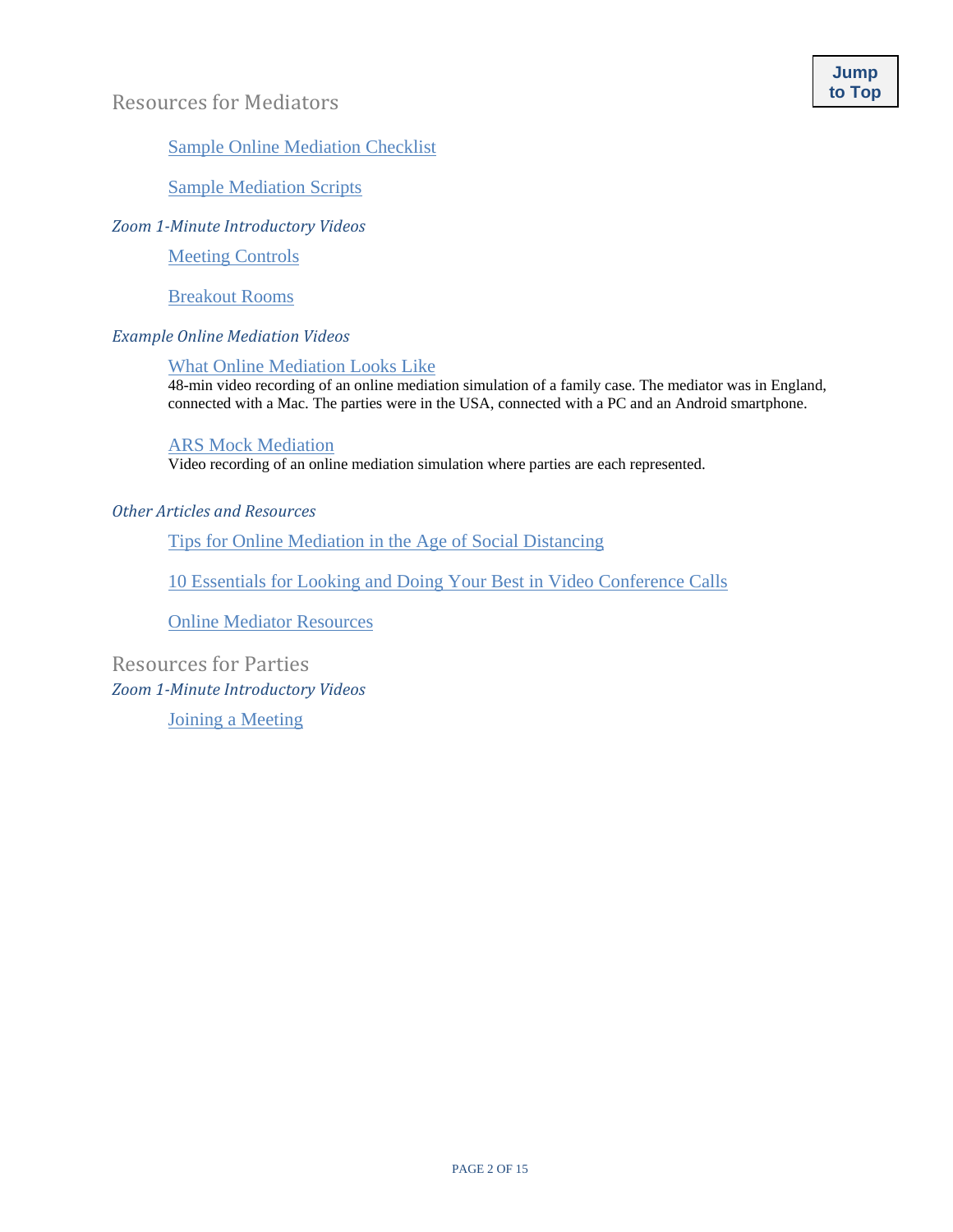## <span id="page-4-0"></span>**Sample Online Mediation Checklist**

## <span id="page-4-1"></span>Scheduling the Mediation

| Communicate privacy and confidentiality expectations to all participants. Encourage parties to keep their<br>meeting link and password secure.                                                 |
|------------------------------------------------------------------------------------------------------------------------------------------------------------------------------------------------|
| Confirm waiting room is enabled, "Join Before Host" is off. Consider setting up a personalized message with<br>instructions to participants.                                                   |
| Confirm breakout rooms enabled, consider naming for easy identification.                                                                                                                       |
| Disable "Local" and "Cloud" based recording if not already                                                                                                                                     |
| Use a unique and private meeting number for each mediation. Require participants to use a password to enter<br>the meeting.                                                                    |
| Provide a contingency communication plan with alternate methods of contact, e.g. conference line or parties'<br>phone numbers.                                                                 |
| Explain what a virtual waiting room is and agree to a window of time to wait for parties to join the session.<br>Discuss what will happen if all parties are not logged on by the agreed time. |
| $D(f \cap A)$                                                                                                                                                                                  |

#### <span id="page-4-2"></span>Before Session Begins

|        | Test audio and video on the devices. If using a mobile device, ensure it is fully charged and/or connected to a<br>charging cable.                                            |
|--------|-------------------------------------------------------------------------------------------------------------------------------------------------------------------------------|
|        | Silence other devices, turn off notifications, and check your background.                                                                                                     |
| $\Box$ | Secure your workspace from interruptions. Inform any persons in the vicinity that you will be unavailable and in<br>a private/confidential meeting during the time scheduled. |
|        | Prepare all materials you may need, including blank "Ground Rules" document.                                                                                                  |
|        | Confirm chat setting to allow parties to message each other privately is disabled.                                                                                            |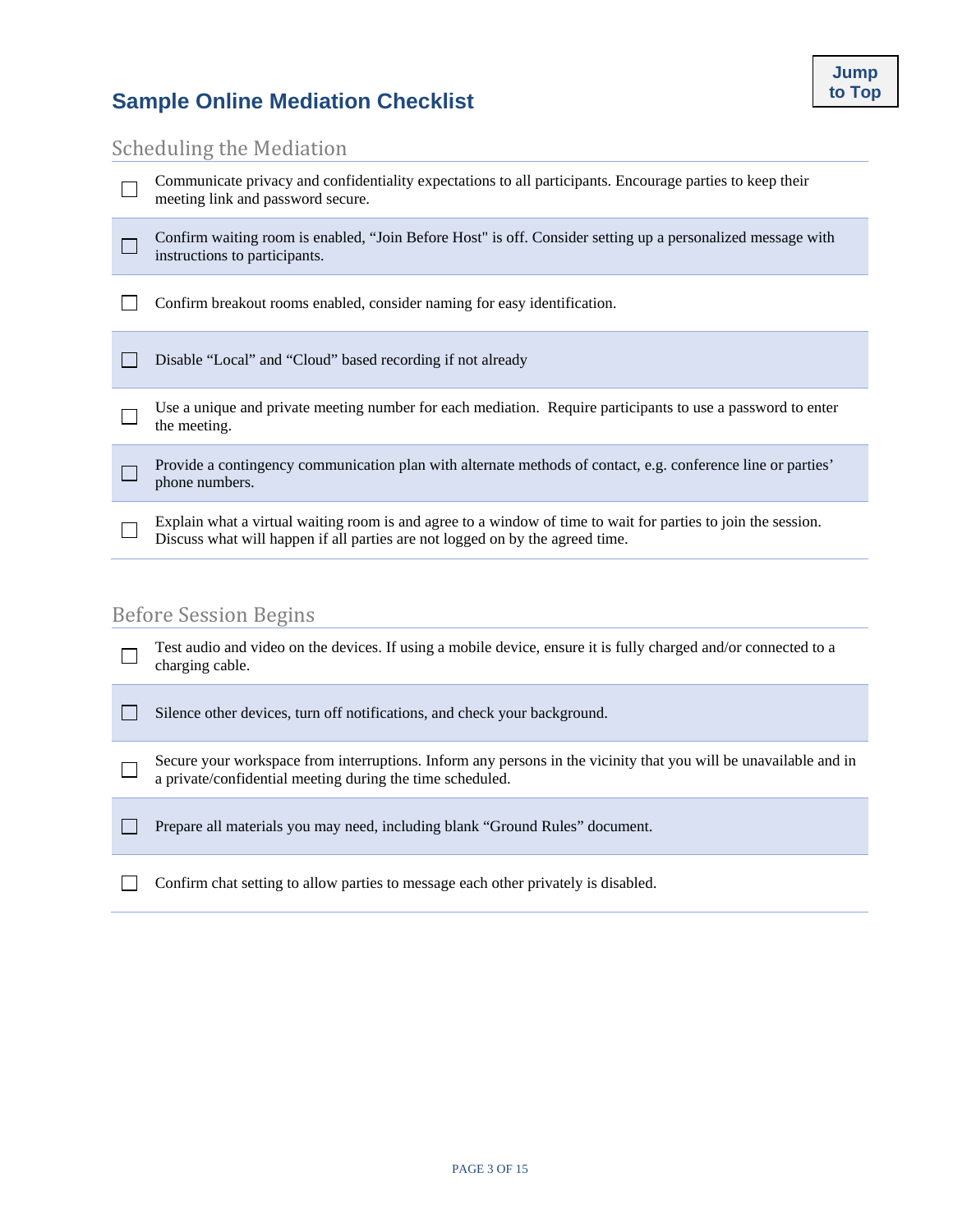## <span id="page-5-1"></span><span id="page-5-0"></span>**Mediation Session**

| <b>Housekeeping.</b> Lock the meeting once all participants have joined. Confirm that all parties can hear and see<br>each other. Ask the parties to have a pen and paper in front of them to jot down thoughts. Remind parties of<br>Contingency Communication Plan and alternate methods of contact.                                                                                                                                                               |
|----------------------------------------------------------------------------------------------------------------------------------------------------------------------------------------------------------------------------------------------------------------------------------------------------------------------------------------------------------------------------------------------------------------------------------------------------------------------|
| Explain that with this <b>Technology</b> , there may be instances of lag. It is difficult to politely interrupt someone<br>with lag, and lag may cause everyone to accidentally interrupt each other. Ask them to be patient and<br>understanding should this happen. Instruct everyone to address one another by name, so that it is clear whom is<br>being spoken to.                                                                                              |
| Review Confidentiality. State no one else may be in the room, or within listening distance. Have parties<br>verify and confirm no one else is in the room or that could overhear the conversation. State no recording of the<br>session of any kind is permitted.                                                                                                                                                                                                    |
| Explain Caucus and how it will work, what that process looks like, and what to expect: separate private virtual<br>rooms, can still communicate with mediators via "chat" function, mediator will bring parties back together in<br>the main session if and when appropriate.                                                                                                                                                                                        |
| Use "Share Screen" to show the <b>Agreement to Mediate</b> document for all parties to review.<br>Read the Agreement to Mediate aloud for all participants                                                                                                                                                                                                                                                                                                           |
| Confirm Signatures prior to parties' opening statements. If not received in writing, obtain verbal consent,<br>one by one, that the parties agree to the terms of the Agreement to Mediate and sign "with verbal consent" for<br>each participant on the form. Mediator(s) will write the parties' name in each spot, and write "with verbal<br>consent."                                                                                                            |
| Establish Ground Rules. Include all parties in creating the ground rules together. Share the screen so all<br>parties can see the document as it is created in real time. Keep available to refer back to throughout the<br>mediation as necessary.                                                                                                                                                                                                                  |
| Begin Information Sharing with Petitioner and/or attorney. Restate and check for understanding with the<br>Petitioner, then continue with Respondent. Move on through the mediation process: agreeing on the issues to<br>be address; brainstorming options, selecting the best options, etc. Take notes off screen (not shared with<br>parties) AND/OR use share screen/white board to capture points. Keep a running list of agreements on a<br>separate document. |
| Caucus with the parties and their attorneys by using the breakout rooms. The mediator (Host) will assign<br>participants to the breakout rooms and can join the breakout rooms with the participants and move from room<br>to room. Parties can be returned to the main session at the close of caucus.                                                                                                                                                              |
| <b>Settlement Agreement Writing.</b> Share the template agreement on screen and enter the parties' settlement<br>terms. Continue working with the parties in the shared document to ensure that their terms are written into the<br>agreement.                                                                                                                                                                                                                       |
| <b>Review Draft Agreement.</b> Read the terms of the Mediated Settlement Agreement out loud for all participants.<br>Ask for any corrections, updates or revisions to the language. Ask for consent from each participant to approve<br>the terms of agreement.                                                                                                                                                                                                      |
| Remind parties of Method for Signing Agreement. Staff can facilitate the process determined by the center.                                                                                                                                                                                                                                                                                                                                                           |
| Conclude the Session. Let participants know the next steps, such as sending documents to the court or<br>scheduling a follow-up session. Thank the parties for participating and end the session. If an agreement was not<br>reached, advise what other dispute resolution processes may be available. Finally, debrief the process with the<br>center staff.                                                                                                        |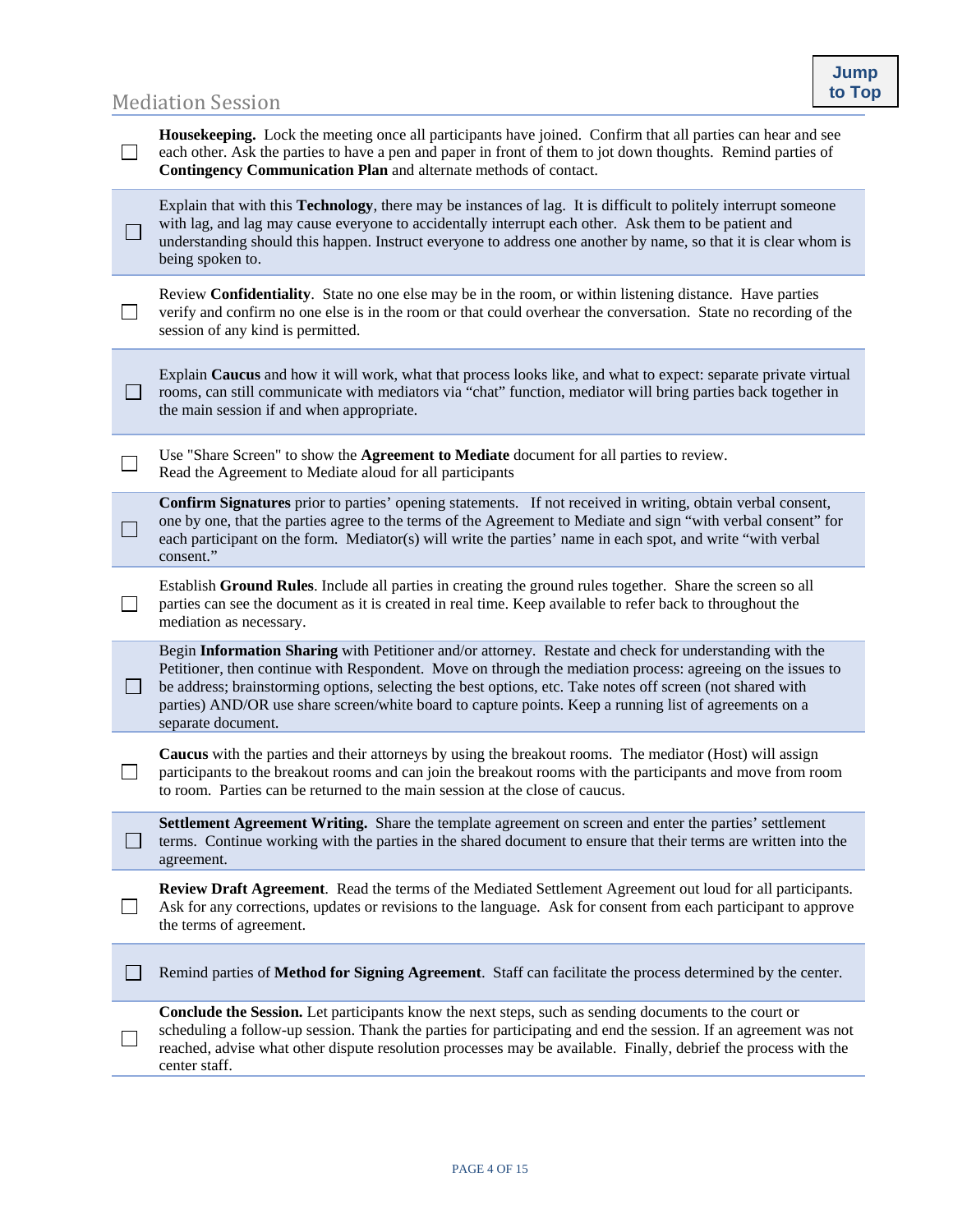## <span id="page-6-0"></span>**Sample Mediation Scripts Contract of Scripts Contract of Scripts Contract of Scripts Contract of Scripts Contract of Scripts Contract of Scripts Contract of Scripts Contract of Scripts Contract of Script**

<span id="page-6-1"></span>Opening Remarks

#### [Example 1]

Welcome [Party One] and [Party Two] to mediation.

Can you both see and hear me?

Can you see and hear each other?

Good, and I can see and hear both of you as well. When we are using this type of technology, sometimes things happen and we might lose the connection. If that happens, please [reiterate contingency plan such as dialing a phone number.]

The purpose of this mediation is for the two of you to talk to each other to try and figure out a solution for the issues that you're having. Whether we meet in person at an office or are using technology to communicate like this, it is important to remember that the mediation process is confidential and to think of this as a private conversation between the two of you. I want to ask you both to check that there is no one in the room with you. [Wait for affirmation from both parties].

I also want to remind you that none of us are able to record this session.

When we are communicating like this, it becomes even more important that only one person speaks at any one time or none of us will be able to really understand each other. Ok, I want to start by asking why you both are here today and what it is that you would like to sort out.

#### [Example 2]

Welcome everyone to the online mediation platform where we will have our facilitated dialogue. Thank you for joining us today from your respective locations.

There are a couple items to get out of the way before we can begin so let's briefly review the mediation guidelines sent prior to today's session. Does everyone have access to a copy?

Great. I want to draw your attention to the phone number in the top right corner of the page. This is a number that can be used to contact me directly if you are disconnected from the session.

Next, I want remind you of my role in this process. I will serve as an impartial, third party to facilitate the conversation, both in this joint session and in private meetings. Each of you have brought an advocate so I will not be serving in this capacity nor will I be making any judgements on who is right or wrong. It will be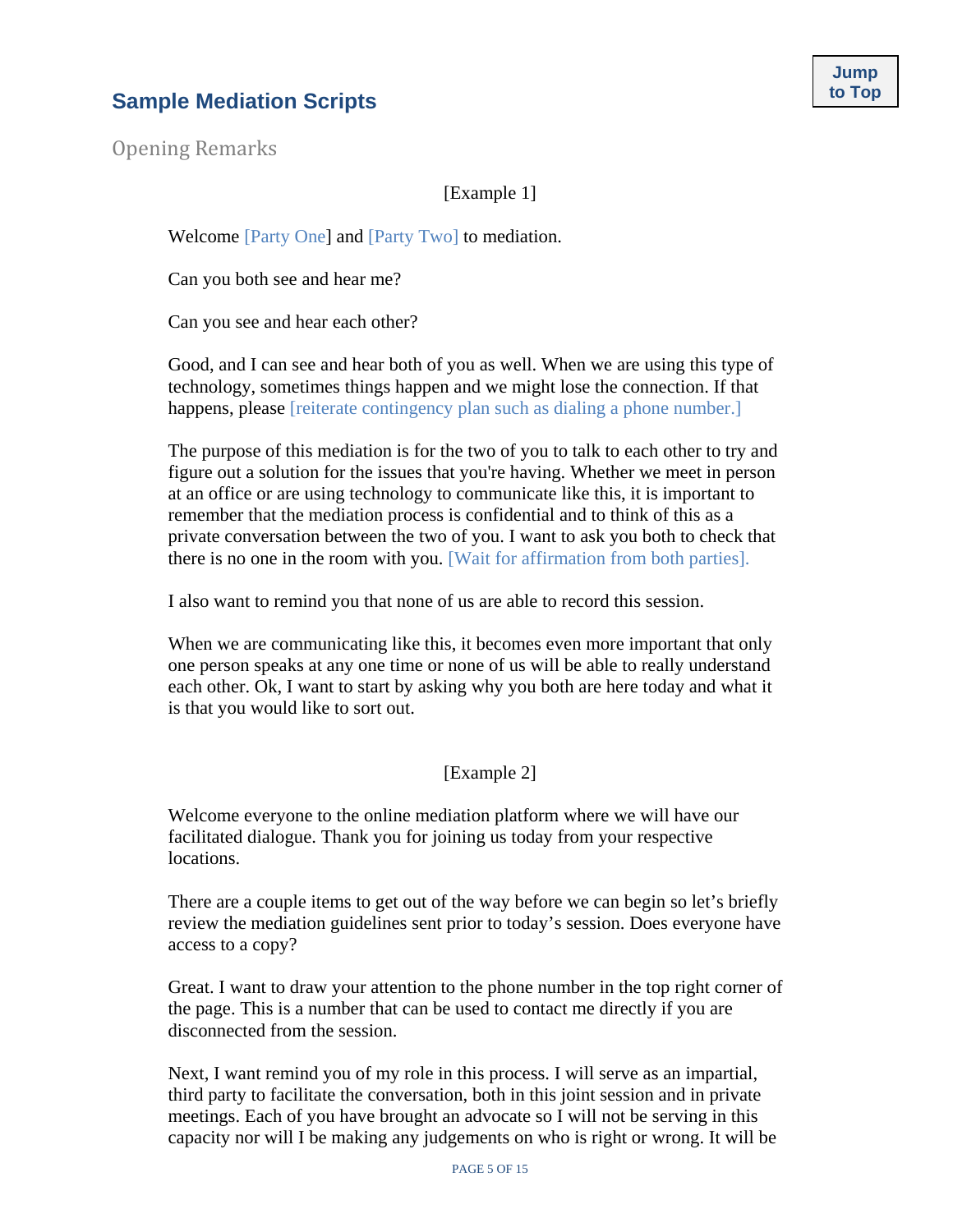As a mediator, I am bound by confidentiality and these rules are explained in the mediation guidelines. None of us are able to record this session and I would like to take this opportunity to ask each of you to check that there is no one in the room with you now or that could overhear this session.

Thank you.

During this process, each side will have an opportunity to meet privately and confidentially with me. So we will all see each other when we are in the main room, but while I am in the caucus with you, the other side will visibly disappear. We will not be able to hear them and they will not be able to hear us so we can talk freely. I will do this with both sides so it is a great tool that each side can use during the mediation process.

Are there any questions before we begin?

## <span id="page-7-0"></span>Breaking into Caucus

It is quite common in mediation for me to spend some time talking with each of you separately. I'll start with [Party One] and we are going to move to another virtual room where we can only hear and see each other. [Party Two] if you need anything during this time you can send me a chat message. While I am talking with [Party One], feel free to take a stretch break.

#### <span id="page-7-1"></span>Switching Rooms

Ok, now what I'm going to do now is to meet with  $[Party Two]$  in the same way I've just spoken to you on your own now. I will speak with [Party Two] for about the same amount of time so please take a stretch break. If you need me, you can send me a chat message.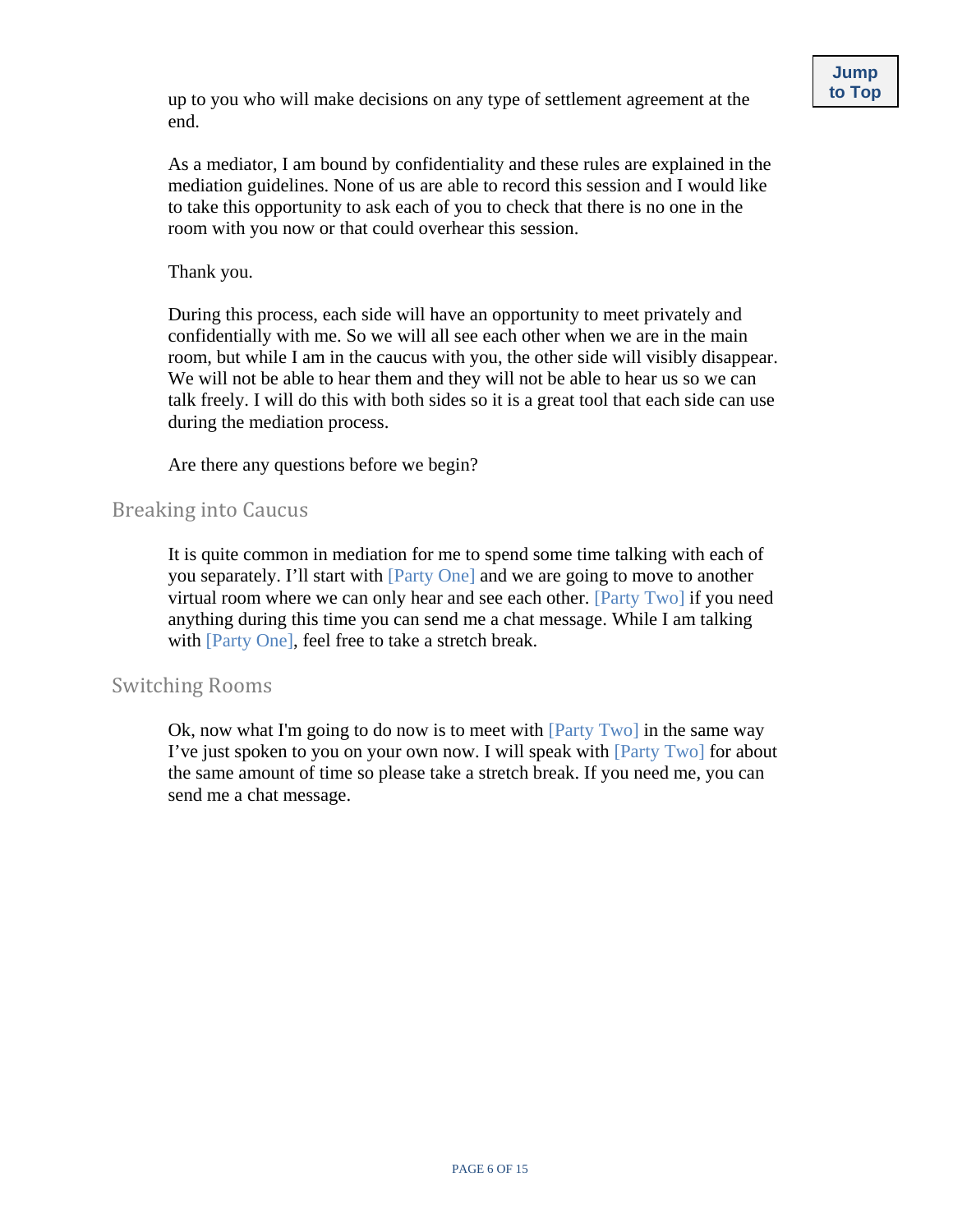## <span id="page-8-0"></span>**APPENDIX 1**

SCAO has provided Zoom licenses for all CDRP centers. The following are settings and tutorials that may be relevant to center staff administering Zoom accounts.

## <span id="page-8-1"></span>Helpful Zoom Settings for Admins

- Waiting Room or "Virtual Lobby"
	- <sup>o</sup> Enable the waiting room and disable "Join Before Host" to allow the mediator to control when parties join the session
	- <sup>o</sup> [Customize your waiting room with instructions for participants](#page-9-0)
- [Disable Local and Cloud-based recording](#page-11-0)
- [Configure participant and host chat settings](#page-10-0)
- Break-Out Rooms
	- <sup>o</sup> [Zoom Help Center: Enabling Break-Out Rooms](https://support.zoom.us/hc/en-us/articles/206476093-Getting-Started-with-Video-Breakout-Rooms)

## <span id="page-8-2"></span>Recorded Training Sessions by Zoom

[Getting Started with Zoom](https://livetraining.zoom.us/rec/share/w-xkMqrg8EZOR53m8VH8A_EsML29aaa8hCgdr_ILzEmYi4y8Tw3cz-uKc6h_qL8P)

This 30-minute training session with live Q&A will provide a high-level tour of Zoom and cover the basics you need to get up and running.

#### [Zoom Meetings Training](https://livetraining.zoom.us/recording/share/lfWkLKYboWKzXzk0OEo-ZbY41L5mcAWMcQqlR_5ZMXewIumekTziMw)

This 60-minute training session with live Q&A will review features applicable to Zoom Meetings and using the Zoom Client software. We will discuss scheduling and hosting your meetings.

<span id="page-8-3"></span>Additional Resources from Zoom [Zoom: Support during the COVID-19 pandemic](https://zoom.us/docs/en-us/covid19.html)

<span id="page-8-4"></span>Other ODR Resources Online

[Your ADR Practice and Zoom](https://www.odrzoom.com/) (ODRZoom.com Slides) [Mediation with Zoom](https://www.mediate.com/articles/online-mediating-zoom.cfm) (Mediate.com Article)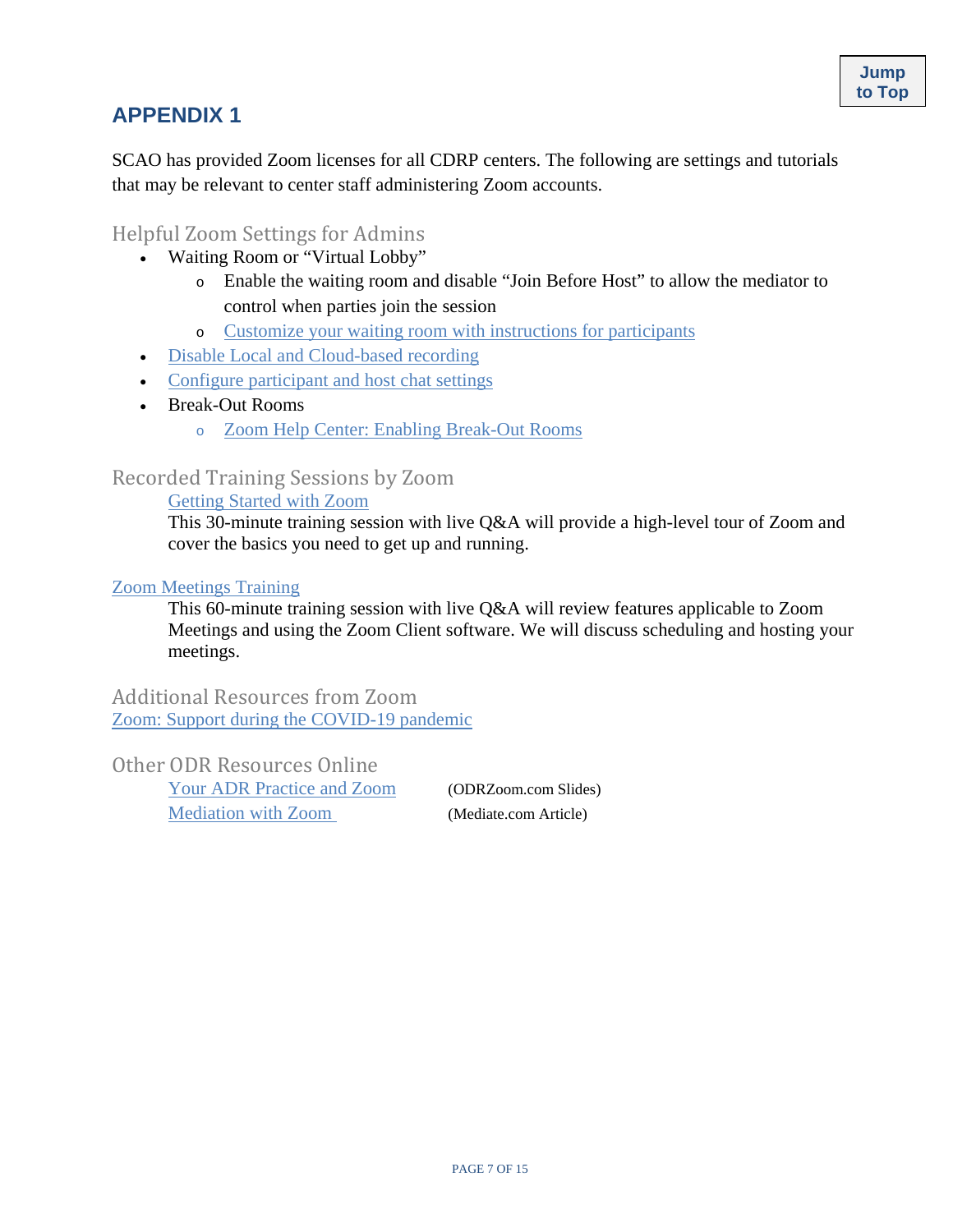## <span id="page-9-0"></span>Personalize Virtual Waiting Room **[to Top](#page-1-0)**

The Waiting Room feature allows the host to control when a participant joins the meeting.

Note: You will need to enable the waiting room before you have the option to customize it.

Go to **Settings > In Meeting (Advanced) > Waiting Room**

#### [Zoom Help Center: Waiting Rooms](https://support.zoom.us/hc/en-us/articles/115000332726-Waiting-Room?zcid=1231&_ga=2.61400618.78602277.1585571687-1511118475.1576587521)

| Host View (Desktop)                                                                                                                                                                                                                                                                     |                                                                                                                                                                                                                                      |                                                                                     |  |
|-----------------------------------------------------------------------------------------------------------------------------------------------------------------------------------------------------------------------------------------------------------------------------------------|--------------------------------------------------------------------------------------------------------------------------------------------------------------------------------------------------------------------------------------|-------------------------------------------------------------------------------------|--|
| C Zoom                                                                                                                                                                                                                                                                                  |                                                                                                                                                                                                                                      | $\Box$<br>$\times$<br>Participants (3)<br>2 people are waiting<br>Message Admit all |  |
| <b>Meeting Topic:</b>                                                                                                                                                                                                                                                                   | Mediation: Apple & Banana (B168523)                                                                                                                                                                                                  | Apple                                                                               |  |
| Host:                                                                                                                                                                                                                                                                                   |                                                                                                                                                                                                                                      | Banana                                                                              |  |
| <b>Invitation URL:</b>                                                                                                                                                                                                                                                                  |                                                                                                                                                                                                                                      | 1 participant in the meeting                                                        |  |
|                                                                                                                                                                                                                                                                                         | Copy URL                                                                                                                                                                                                                             | CM CDRP MI-SCAO (Host, me)<br>⊯                                                     |  |
| <b>Participant ID:</b>                                                                                                                                                                                                                                                                  |                                                                                                                                                                                                                                      |                                                                                     |  |
| <b>Join Audio</b><br><b>Computer Audio Connected</b>                                                                                                                                                                                                                                    | <b>Share Screen</b><br><b>Invite Others</b><br><b>Participant View</b>                                                                                                                                                               | Mute All<br><b>Unmute All</b><br>More $\smallsmile$                                 |  |
| 7:09<br>$y + 1 = 0$<br>306-476-424<br>Leave                                                                                                                                                                                                                                             | <b>C</b> Zoom                                                                                                                                                                                                                        |                                                                                     |  |
| Thank you for joining.                                                                                                                                                                                                                                                                  | <b>Your</b>                                                                                                                                                                                                                          | Thank you for joining.<br>Mediation: Apple _Banana (B168523)                        |  |
| Your LOGO                                                                                                                                                                                                                                                                               | Logo                                                                                                                                                                                                                                 |                                                                                     |  |
| Mediation: Apple & Banana<br>(B168523)<br>Your session will begin momentarily. This is a<br>confidential conversation that<br>may not be recorded or shared in any format by<br>any participant.<br>Please silence all other devices and ensure no<br>one can overhear this discussion. | Your session will begin momentarily. This is a confidential conversation that<br>may not be recorded or shared in any format by any participant.<br>Please silence all other devices and ensure no one can overhear this discussion. |                                                                                     |  |
|                                                                                                                                                                                                                                                                                         |                                                                                                                                                                                                                                      | <b>Test Computer Audio</b>                                                          |  |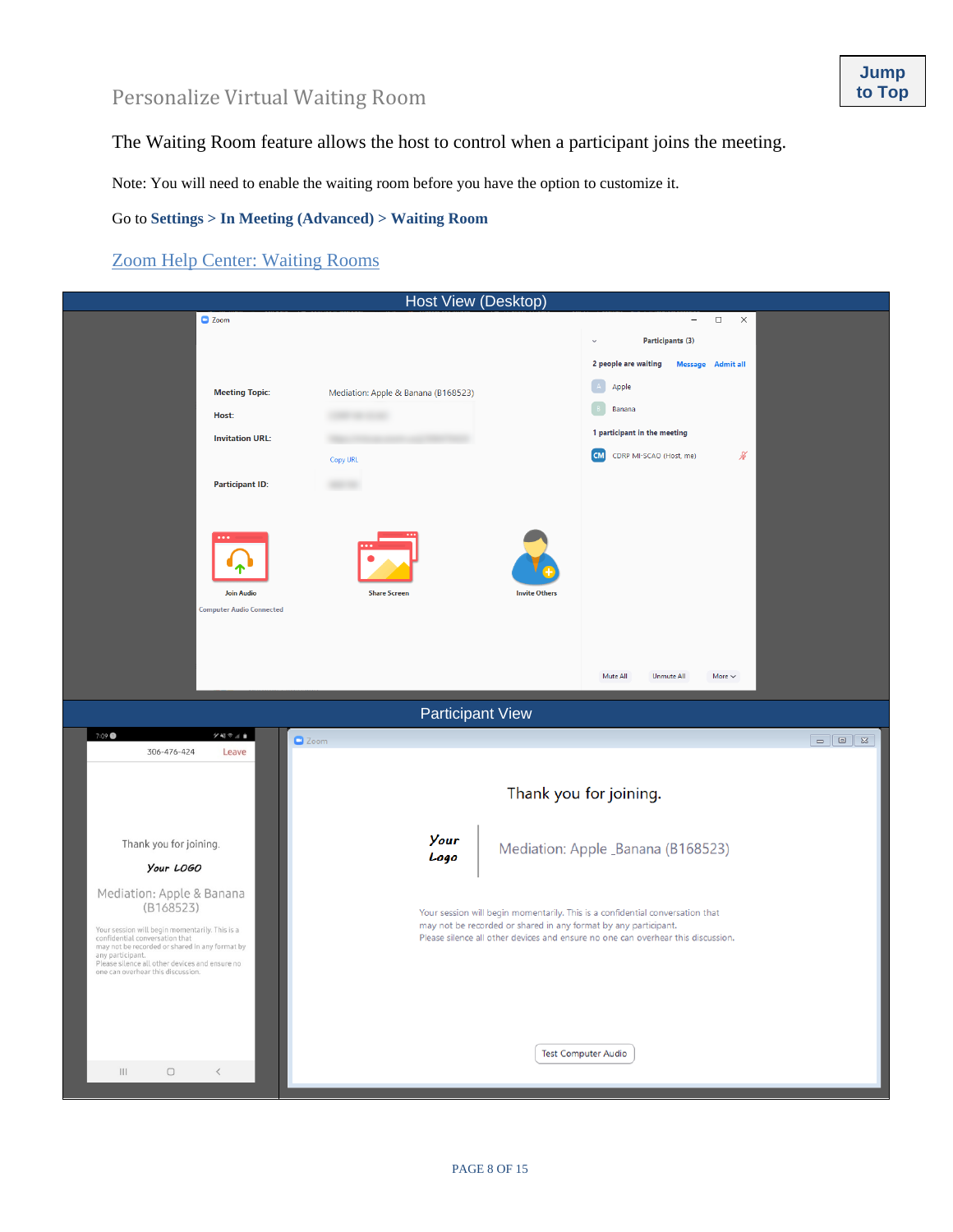## <span id="page-10-0"></span>Disable Private Chat

You can configure the chat settings to allow attendees to chat with the host only, everyone publicly or everyone publicly and privately.

1. Start a meeting or webinar as host. 2. Click Chat in the Meeting Controls.  $\blacksquare$  $\mathbf{r}$ י צ ...  $\sim$ m  $\sim$ End Me Stop Vid Invite e Participants Share Scr M 3. At the bottom of the in-meeting Zoom Group Chat window, click More, and then choose an option for Allow attendees to chat with. • For meetings, the host can allow attendees to chat with everyone or with the host only. Zoom Group Chat From Me to Everyone: hello hello To: Everyone  $\sim$ More  $\sim$ Type message here... Save chat Share file in meeting Allow attendees to chat with: No one √ Host only Everyone publicly Everyone publicly and privately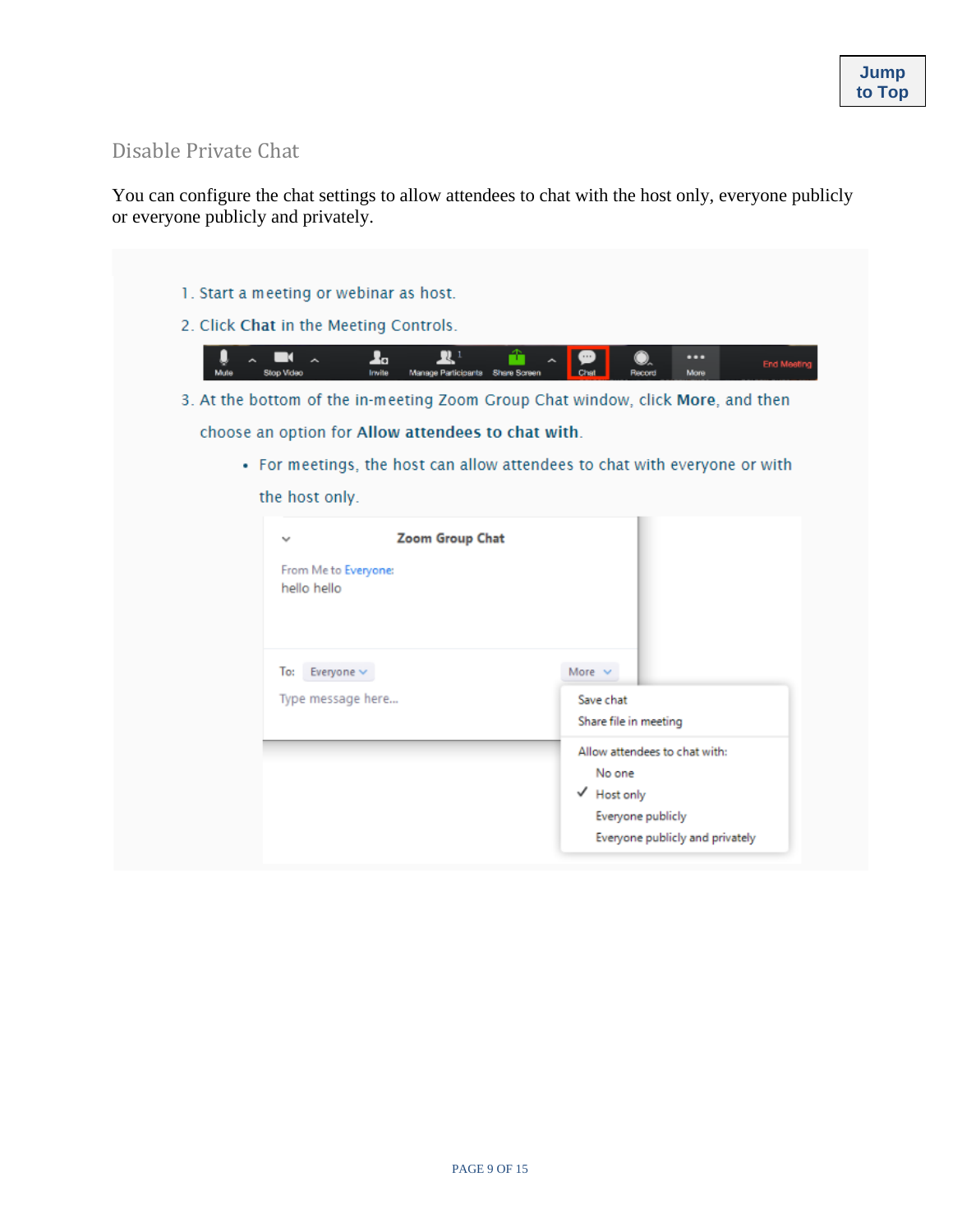## <span id="page-11-0"></span>Recording

## Log into your Zoom account and navigate to Settings > Recording to set options for account.

| 700<br>SOLUTIONS $\sim$     | PLANS & PRICING<br><b>CONTACT SALES</b>                            |  |
|-----------------------------|--------------------------------------------------------------------|--|
| Profile                     | <b>Recording</b><br><b>Meeting</b><br><b>Telephone</b>             |  |
| Meetings                    |                                                                    |  |
| Webinars                    | Recording                                                          |  |
|                             |                                                                    |  |
| Recordings                  | Local recording                                                    |  |
| <b>Settings</b>             | Allow hosts and participants to record the meeting to a local file |  |
|                             | Hosts can give participants the permission to record locally       |  |
| <b>Account Profile</b>      |                                                                    |  |
| Reports                     | <b>Cloud recording</b>                                             |  |
|                             | Allow hosts to record and save the meeting / webinar in the cloud  |  |
|                             | Record active speaker with shared screen                           |  |
|                             | Record gallery view with shared screen 7                           |  |
| <b>Attend Live Training</b> | Record active speaker, gallery view and shared screen separately   |  |
| <b>Video Tutorials</b>      | Record an audio only file                                          |  |
| Knowledge Base              | Save chat messages from the meeting / webinar                      |  |
|                             | Advanced cloud recording settings                                  |  |
|                             | Add a timestamp to the recording $\oslash$                         |  |
|                             | Display participants' names in the recording                       |  |
|                             | Record thumbnails when sharing 7                                   |  |
|                             | Optimize the recording for 3rd party video editor (?)              |  |
|                             | Audio transcript (?)                                               |  |
|                             | Save panelist chat to the recording $\circled{?}$                  |  |
|                             | <b>Automatic recording</b>                                         |  |
|                             | Record meetings automatically as they start                        |  |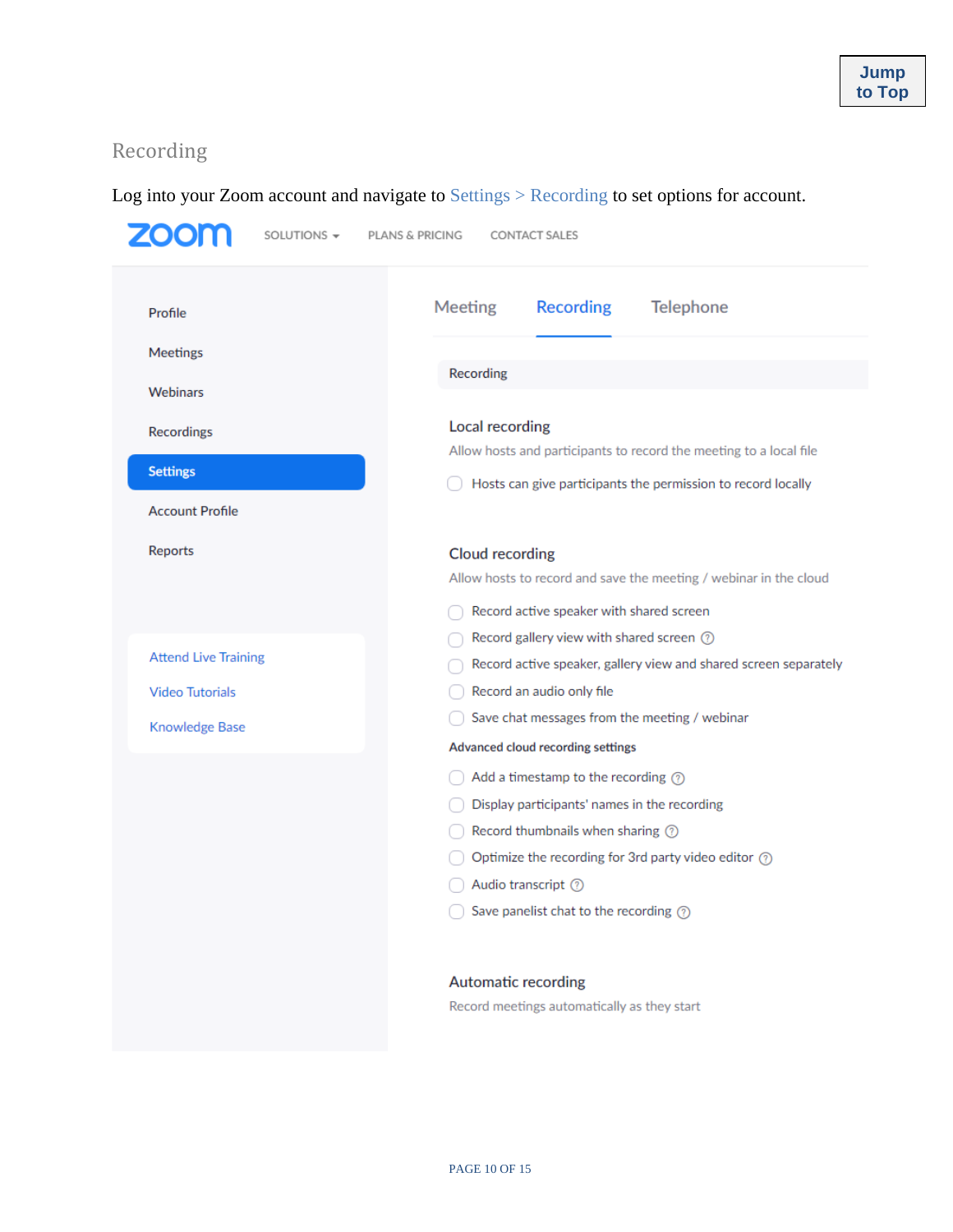## <span id="page-12-0"></span>**APPENDIX 2**

<span id="page-12-1"></span>**Example Dispute Resolution Center Protocol** 

## **Online Mediation Protocol Outline**

- 1. Opening a Case
	- A. Receive referral
	- B. Open the case in Madtrac, generate letters (Domestic cases and Probate cases conduct intake first, then date is selected)
		- Contact Information, If no contact info for interested parties, call I. Petitioner, Attorney or Court for more contact information
	- C. Select a date for mediation (subject to change based on party(ies) availability to attend mediation)
- 2. Intake
	- A. Call all parties to complete intake
		- Case background  $\mathbf{L}$
		- Domestic Violence Screening  $II.$
		- Explain/Educate party about Mediation Process  $III.$
		- $W_{\cdot}$ Discuss the online format for virtual mediations
			- a. Explain how conducted via Zoom (Conference Call is an option if Zoom is not an option or not desired)
		- V. Confirm party agrees to participate in mediation
		- Obtain party date/time availability and firm up scheduled mediation date  $VI.$
		- VII. Review next steps and set expectations for timelines
- 3. Send out pre-mediation homework, if any (Domestic package, etc.)
- 4. Secure mediator(s) for case two (2) weeks prior to mediation, or as soon as scheduled if scheduled in less than two weeks' time.
- 5. Confirm the mediation date and time via telephone 2 business days in advance.
	- A. Let participants know that they will receive an email invite and a separate email with the agreement to mediate form to review prior to mediation.
	- B. Send Agreement to Mediate upon confirmation of all parties, requesting signatures and return prior to mediation.
	- C. Send an email invite to all participants the day before mediation is scheduled.
	- D. Send summaries/briefs that have been sent in to mediators day before mediation via email with reminder information is confidential.
- 6. Day of Mediation Preparation
	- A. Call mediator(s) day of via conference call or zoom, (or day before if early morning) at a time pre-scheduled to brief the mediator(s) on the matters at hand, allow them time to discuss co-mediation arrangements if co-mediating.
	- B. Log in to Zoom ahead of time to open the meeting for all participants and the mediator(s). Admit parties as they arrive to mediation. Staff will assign the mediator as Host of the meeting then Staff will mute themselves and turn off camera. Will only respond for technical support and as needed by mediator.
- 7. Online Mediation Process
	- A. Mediator(s) will proceed with Introductions and the Opening Statement
		- $\mathbf{L}$ Be sure to review confidentiality.
		- Be sure to state no one else may be in the room, or within listening Ш. distance. Have parties verify and confirm no one else is in the room.
		- Ш. Be sure to state no recording of the session of any kind is permitted.
		- Be sure everyone is addressing one another by name, so that it is clear  $N_{\rm r}$ whom is being spoken too.
		- $V_{\cdot}$ Explain that with this technology, there may be instances of lag. It is difficult to politely interrupt someone with lag, and lag may cause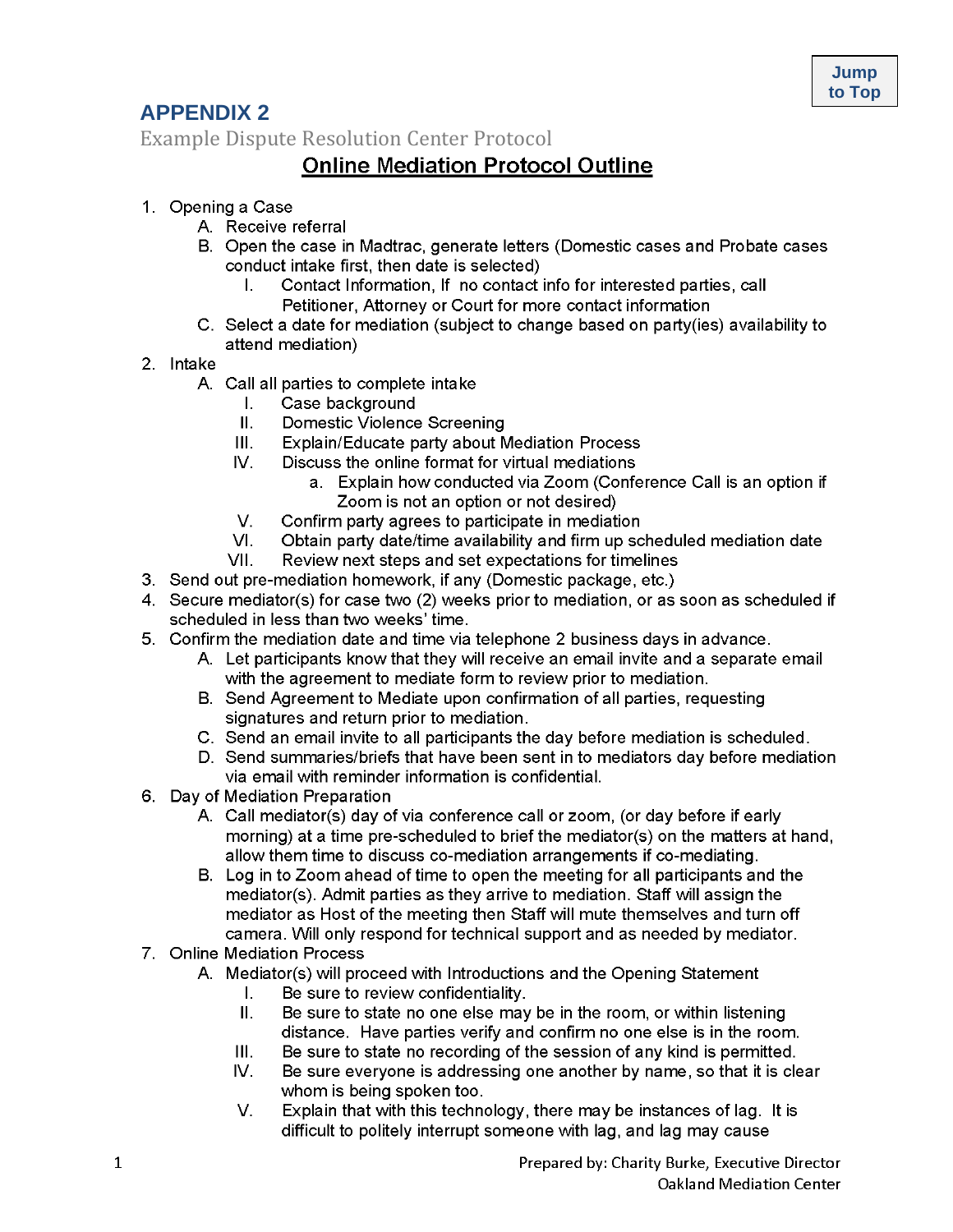everyone to accidentally interrupt each other. Ask them to be patient and understanding should this happen.

- $VI.$ Asking parties to have a pen and paper in front of them to jot down thoughts is especially important for online courtesy with one person speaking at a time.
- VII. Explain caucus and how that will work with the breakout rooms. What that process looks like, and what to expect if it happens (Separate "room" in private, can still communicate with mediators via "chat" function. mediator will join parties back together if and when appropriate).
- B. Mediator(s)Staff will use the Share screen to show the Agreement to Mediate document for all parties to review
- C. Mediator(s) will read the Agreement to Mediate aloud for all participants
- D. Mediator(s) will confirm signatures have been completed if returned prior to mediation. If not, mediator will obtain verbal consent, one by one, that the parties agree to the terms of the Agreement to Mediate and to sign "with verbal consent" for each participant. Mediator(s) will sign their name in each spot, writing with verbal consent. If electronic signature format is available, get signatures in advance.
- E. Mediator(s) will facilitate ground rules with all parties, including all parties in creating the ground rules together. One Mediator (who has control of session as Host) will type ground rules on blank document using document sharing tool so all parties can see the ground rules. This page should be created in advance with the header "Ground Rules", and available to refer back too throughout the mediation as necessary.
- F. Mediator(s) begin the Information Sharing with Petitioner and/ or attorney, restate and check for understanding and continue to Respondent.
	- Mediator(s) will take notes on their own paper (not shared with parties) L. while listening to Information Sharing.
	- $II.$ Mediator(s) may use a blank document and/or the White board on the share screen to capture points and agenda items for all to see to Create the Agenda as a team.
- G. Continue with facilitative mediation process
- H. Continue to use white board and/or blank documents for generating options and evaluating options phases.
	- $\mathbf{L}$ Mediator(s) should keep a running list of agreements on a separate document.
- I. Caucus with parties and their attorneys by using the break out room buttons. Mediator (Host) will manually assign participants to the breakout rooms. Mediator can also set the options for parties to return to the main session on their own or as directed by the Mediator. Mediator will be able to join the breakout rooms with the participants and can move from room to room. Mediator can also bring all parties back to the main session when closing caucus.
- J. During and after caucus, Mediator will encourage parties to communicate any offers or new information to the other party while keeping them focused and moving forward.
- K. Mediation Settlement Agreement writing Agreement template will be prepared in advance by staff, including names of participants and case number. The Mediator lets the Staff know that they are ready to create an agreement, staff can share this agreement with the share screen and can begin to type up parties'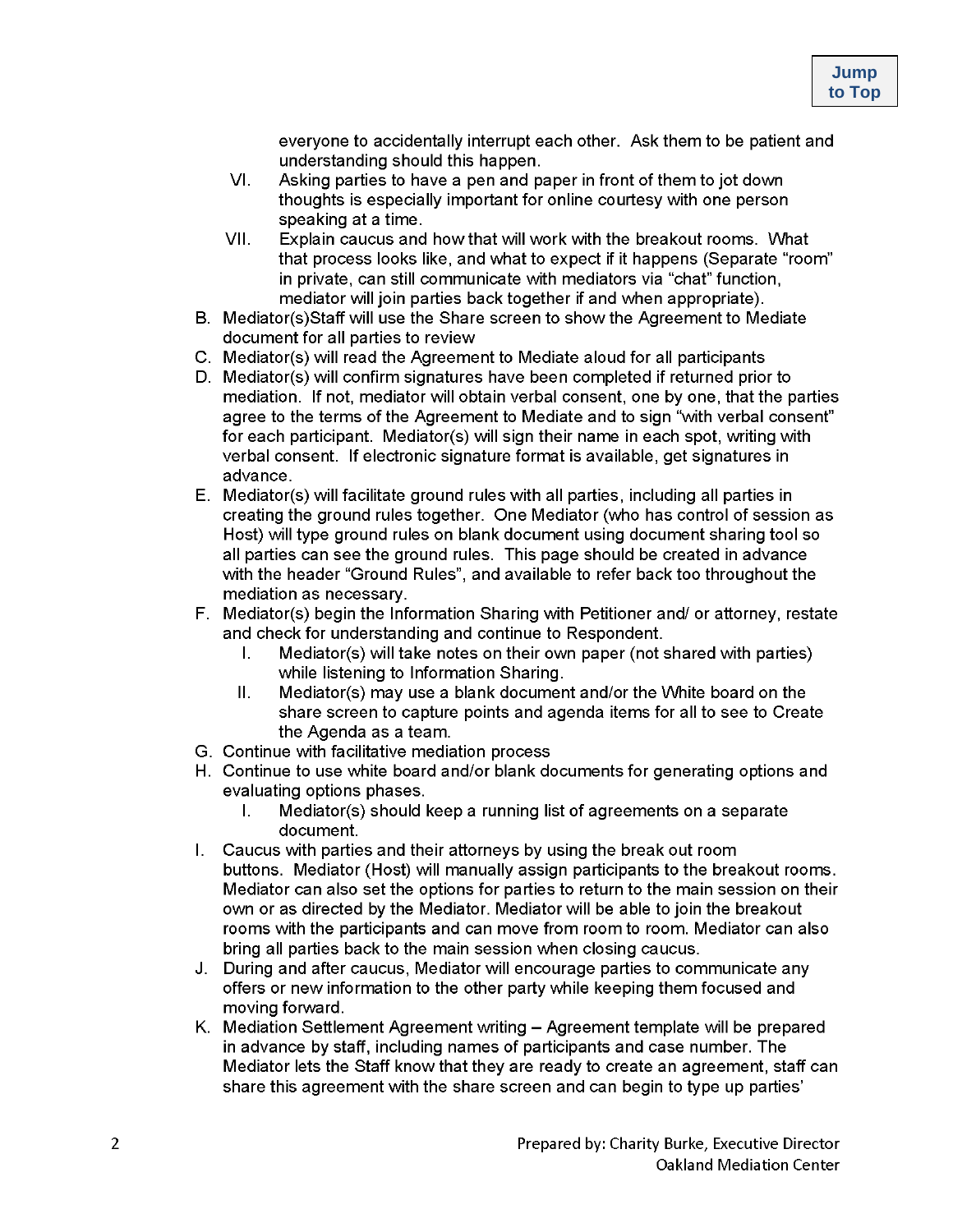terms for settlement. Parties will work together to create the verbiage for the Settlement Agreement together as a shared document.

- L. When draft is complete, the Mediator will read the terms of the Mediated Settlement Agreement out loud for all participants and will ask for any corrections, updates or changes to the language. Mediator will also ask for consent from each of the participants to approve the terms of their agreement.
- M. Mediator/ Staff discuss with all parties how they wish to handle and obtain signatures. Staff can email a copy without signatures to all parties and can help with facilitation of emailed signatures from party to party. If there is electronic signature software available, use that software to obtain signatures.
	- When all signatures have been obtained, create copies of signed  $\mathbf{L}$ Mediated Settlement Agreement for everyone and email them to all parties (or mail hard copy).
- 8. Concluding the Mediation
	- A. Staff and Mediators will let participants know the next steps such as sending the status report to the court. Or, if there is a need for a follow up session, they will schedule the next session at that time. Thank them for participating and end the session.
- 9. Debrief with Mediator(s) and or observer before dismissing them
	- A. Ensure all forms have been completed
	- B. Complete the Mediated Case Record, send to Mediators for signatures
- 10. Closing the case
	- A. Staff will enter the case details and disposition information into Madtrac
	- B. Scan/ file the case document in case file
	- C. Staff will send the status report to the appropriate Court

#### **Trouble Shooting Tips**

- If anyone is using Zoom on a Smart Phone, the phone should remain plugged in as Zoom uses the battery very quickly.
- One Zoom session can be used at a time per account.
- Utilize the "fake" background option to ensure a professional background if your background is not professional looking.
- Be sure to test your audio and video capabilities prior to the mediation.
- Prior to the mediation, give parties, attorneys, and mediators a contact number to call to reach staff in the event they have issues logging in.
- Keep in mind that people can be so aware of being on camera, they often will exaggerate gestures/animated movements.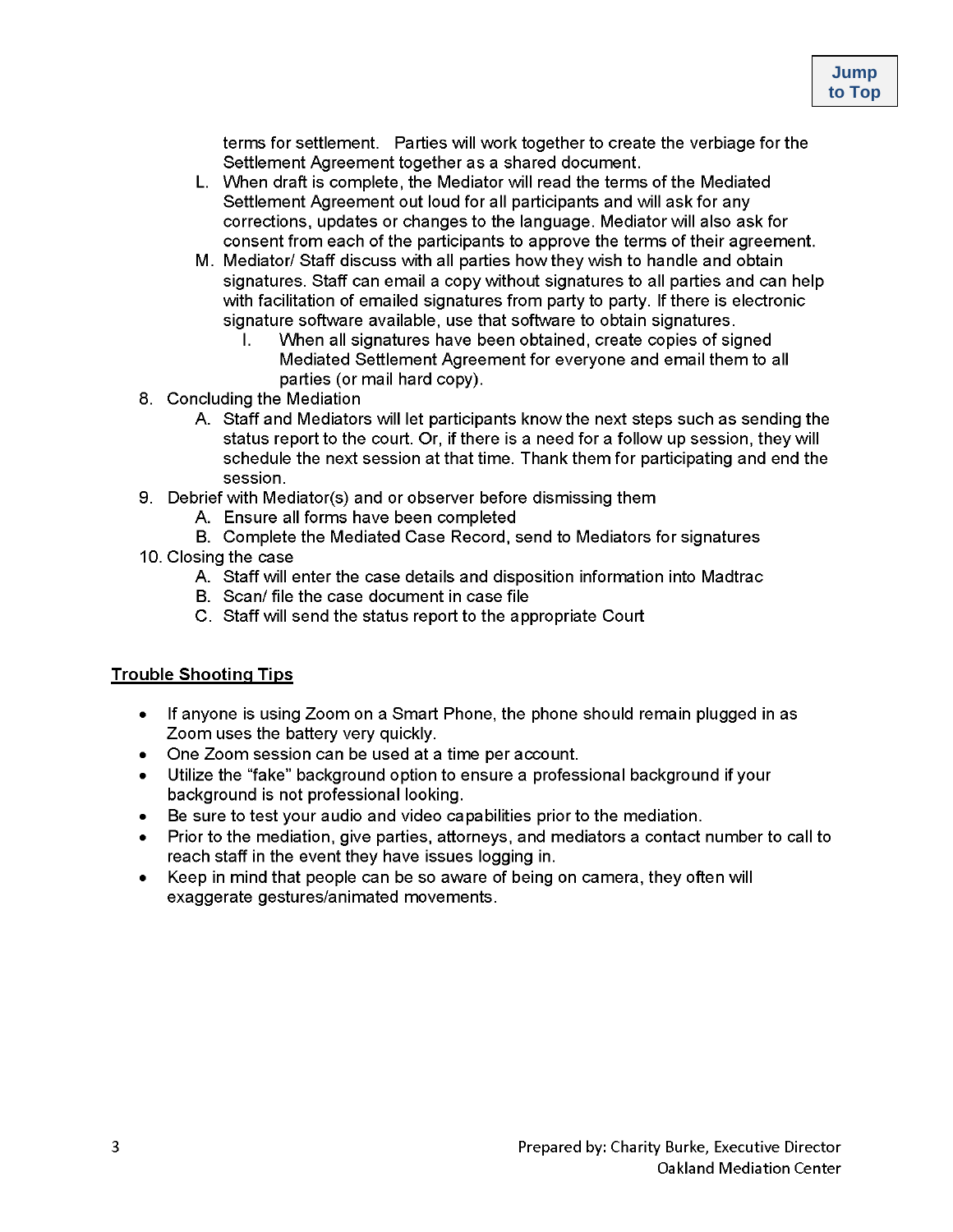## <span id="page-15-0"></span>**APPENDIX 3**

<span id="page-15-1"></span>Online Domestic Violence Screening

Web-based video or audio, or telephone (electronic) screening is not a preferred way to conduct screening because the screener cannot be certain that the abuser is not present or listening during the screening, and this may compromise safety, confidentiality, or a person's ability to speak freely. Also, comfortable rapport with the parties resulting in disclosure of abuse is less likely to be established via electronic screening.

However, if electronic screening is necessary, the screener should try to determine if the person she/he is speaking with can speak freely. Examples include:

"I realize that it is not always safe for folks to share their concerns about mediation (on the phone, via Zoom, through the web, etc.) so before we get started, I'd like to be sure that it's OK for me to talk to you about mediation in your divorce case."

"Are you free and safe for the next \_\_\_\_ minutes to honestly talk with me about whether or not mediation is appropriate in your divorce proceedings?"

"If it is unsafe for you to talk right now, is there another time I can call when it will be safe for you to talk freely?"

If there is another time to talk on the phone:

"If talking on the phone is a problem for you, what would be another way for us to discuss mediation in your case?"

If the individual is presently safe, but expresses concerns about danger arising during the call:

"Is there a word or phrase you can say to me during our conversation that will let me know you are unsafe? If that happens, is there another time I can call you later? Is there another way for us to discuss mediation in your case?"

If both parties appear to be able to safely communicate with the mediator, proceed with the following questions.

Ideally, center staff and mediators will use the [comprehensive domestic violence screening](https://courts.michigan.gov/Administration/SCAO/Resources/Documents/standards/odr/Domestic%20Violence%20Screening%20Protocol%20for%20Mediators.pdf)  [questionnaire,](https://courts.michigan.gov/Administration/SCAO/Resources/Documents/standards/odr/Domestic%20Violence%20Screening%20Protocol%20for%20Mediators.pdf) however if time does not permit, the [abbreviated](https://courts.michigan.gov/Administration/SCAO/Resources/Documents/standards/odr/Domestic%20Violence%20Screening%20Protocol%20(abbreviated).pdf) version may be used.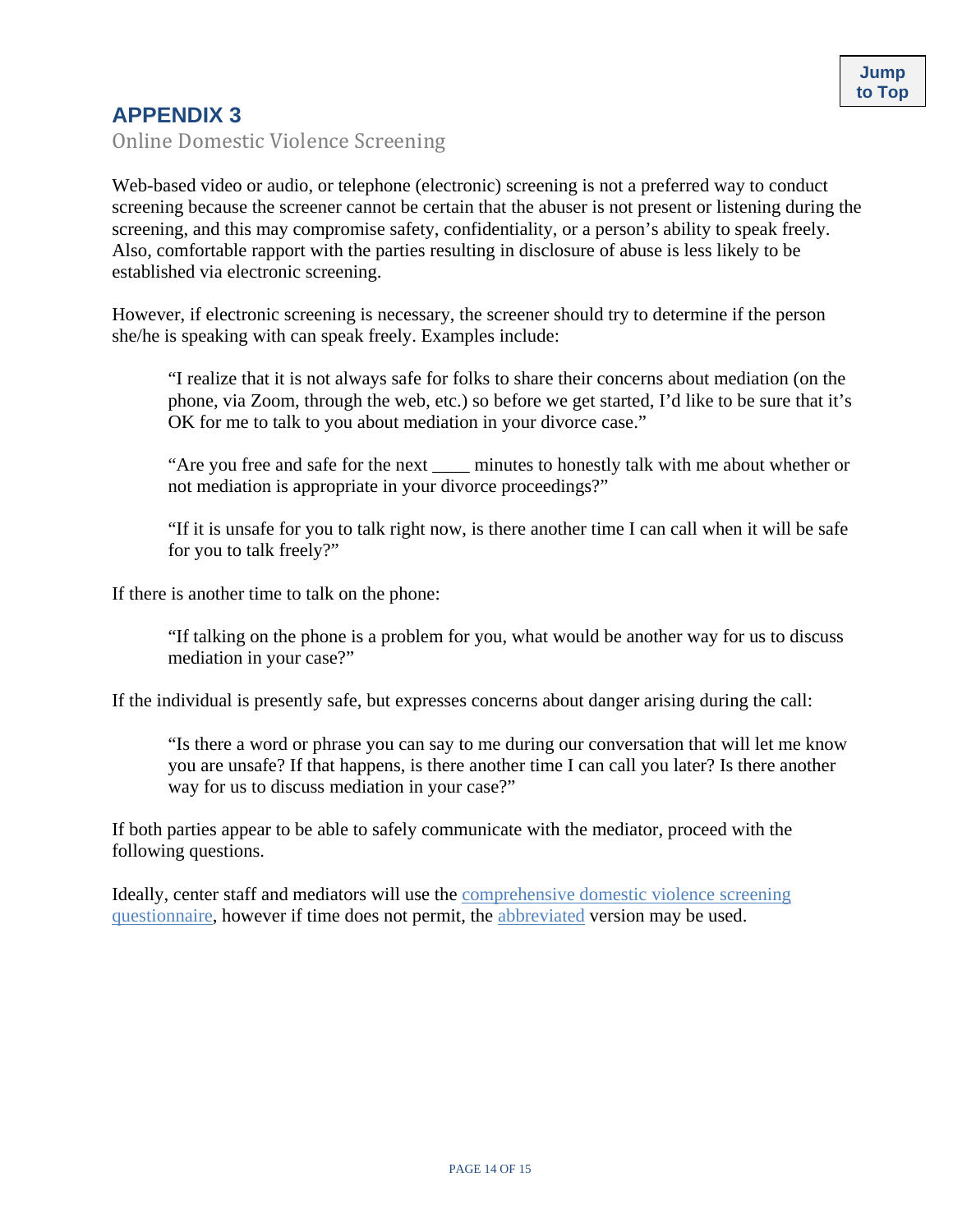| <b>Jump</b> |
|-------------|
| to Top      |

| 1. | Is there anyone else in the room with you? (Assumes a telephone contact.) Can you speak<br>freely?                                                                                                                                                                                                      | $\Box$ NO $\Box$ YES |
|----|---------------------------------------------------------------------------------------------------------------------------------------------------------------------------------------------------------------------------------------------------------------------------------------------------------|----------------------|
|    | 2. Is there currently or has there ever been an order limiting contact between the two of you,<br>for example, a Personal Protection Order, or a No-Contact Order?                                                                                                                                      | $\Box$ NO $\Box$ YES |
| 3. | If so, has there ever been a violation of the order, whether or not the violation was ever<br>reported?                                                                                                                                                                                                 | $\Box$ NO $\Box$ YES |
| 4. | Is there an open abuse or neglect case involving your children? If so, please tell me about it.                                                                                                                                                                                                         | $\Box$ NO $\Box$ YES |
| 5. | Do you have any concerns about the safety of the children? If so, please describe.                                                                                                                                                                                                                      | $\Box$ NO $\Box$ YES |
| 6. | When you and [insert name] disagree, fight, and/or are angry with each other, what<br>happens?                                                                                                                                                                                                          | $\Box$ NO $\Box$ YES |
| 7. | Do you ever feel afraid of [insert name]? What are you afraid of? Tell me more about the<br>time you felt most afraid. Do you think [insert name] has ever felt afraid of you? What do<br>you think he/she may be afraid of?                                                                            | $\Box$ NO $\Box$ YES |
| 8. | Has [insert name] ever caused you to feel threatened or harassed by following you,<br>interfering with your work or education, making repeated phone calls to you, using social<br>media or sending unwanted letters, emails, text messages, faxes or gifts? Can you tell me<br>more about it?          | $\Box$ NO $\Box$ YES |
|    | 9. Have there ever been any physical confrontations between you and [insert name]?<br>(Follow up with questions as appropriate to determine whether mediation can safely occur:<br>Can you tell me what happened? Have there been any other physical confrontations? Can<br>you tell me what happened?) | $\Box$ NO $\Box$ YES |
|    | 10. During mediation, you and [insert name] may meet in a virtual setting to talk about all the<br>issues and problems that need to be resolved. Do you have any concerns about participating<br>in a video or teleconference with [insert name] or mediating with [insert name]?                       | $\Box$ NO $\Box$ YES |
|    | 11. If yes, ask the following questions:                                                                                                                                                                                                                                                                |                      |
|    | A. What are your concerns?                                                                                                                                                                                                                                                                              | $\Box$ NO $\Box$ YES |
|    | B. Would you feel more comfortable if your attorney was present with you during the<br>mediation session(s)?                                                                                                                                                                                            | $\Box$ NO $\Box$ YES |
|    | C. Would you feel more comfortable if video was not used during the mediation<br>session(s)?                                                                                                                                                                                                            |                      |
|    | D. Would you feel more comfortable if you and [insert name] met with the mediator at<br>separate times?                                                                                                                                                                                                 | $\Box$ NO $\Box$ YES |
|    | 12. Do you think you will be able to speak up for yourself in mediation?                                                                                                                                                                                                                                | $\Box$ NO $\Box$ YES |

Please refer to the SCAO's ["Domestic Violence Screening Protocol"](https://courts.michigan.gov/Administration/SCAO/Resources/Documents/standards/odr/Domestic%20Violence%20Screening%20Protocol%20for%20Mediators.pdf) for additional resources in conducting domestic violence screening and safely concluding mediation.